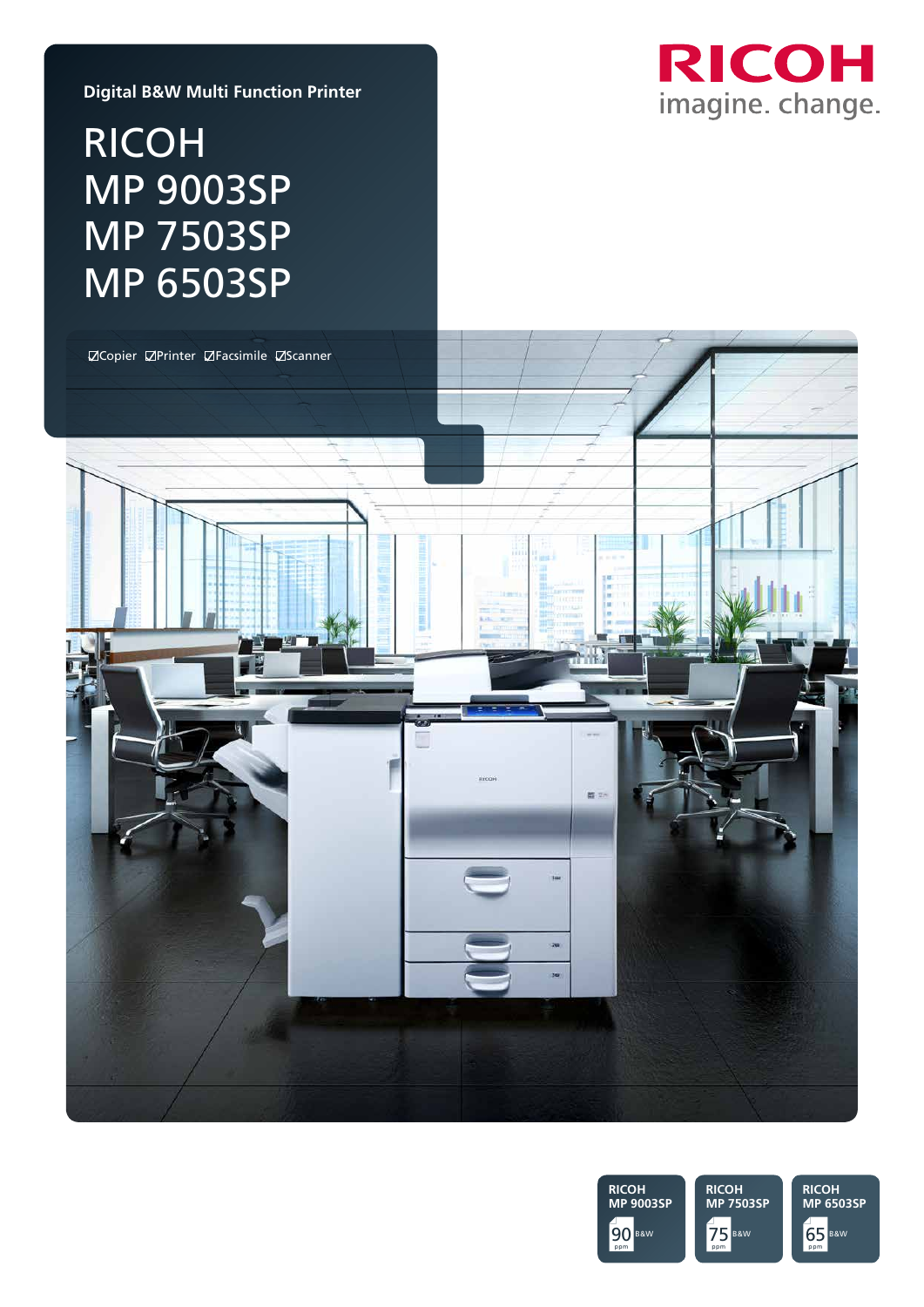# **Powerful × Tough**

## Overwhelming Power and Unwavering Reliability

The machine provides the outstanding performance one would expect from the top-class black & white multifunction printer. The machine displays high productivity based on its powerful and high-speed output and fast reading capabilities as well as on its variety of post-processing functions. The machine is also not prone to paper jams and provides high stability with minimum downtime to meet the requirements for core offices machines: to be usable for long hours and able to continuously deliver output. Moreover the Smart Operation Panel enables intuitive operation and user-friendliness. Experience the power and reliability provided by this advanced multifunction printer.

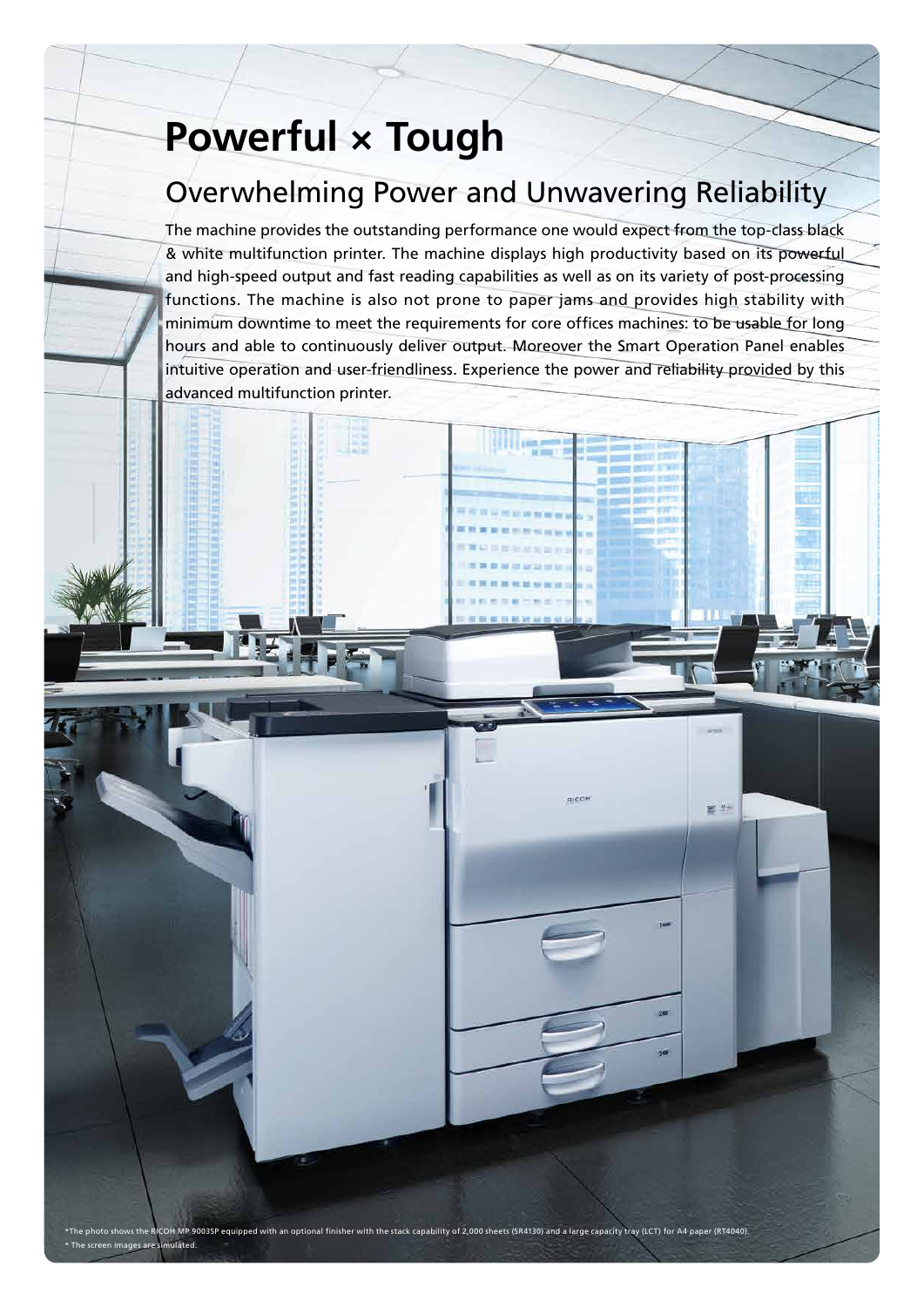#### Scan Speed

\*1. A4 landscape, 200/300 dpi, run for a single paper size. The machine scans in color or n up to 120 pages per minute\*1 in simplex and 220 pages per minute\*1 in duplex, thereby helping accelerate your offic attempts to become paperless.

#### Various Options

io SR4080/SR4120 3,000 You can increase the productivity machine even more by attaching to paper folder, a finisher that prov stack capability of 3,000 sh other optional devices.

#### User Friendly

The machine is equipped with the 10.1 inch Smart Operation Panel to provide flick & drag and various other functions for intuitive operation, thereby providing users with new convenience

#### Environment Friendly

The typical electricity consumption (TEC) can be as small as 4.9 kWh.\*3 This highly energy-efficient machine meets the standards of the International ENERGY STAR Program for all the models. \*3 For RICOH MP 6503 SP





# RICOH MP 9003SP/7503SP/6503SP

**TEC** 

10.1 inch

3,000<sub>sheets</sub>

 $\int_{\text{page}}$ 

Scan

4,9<sub>kWh</sub>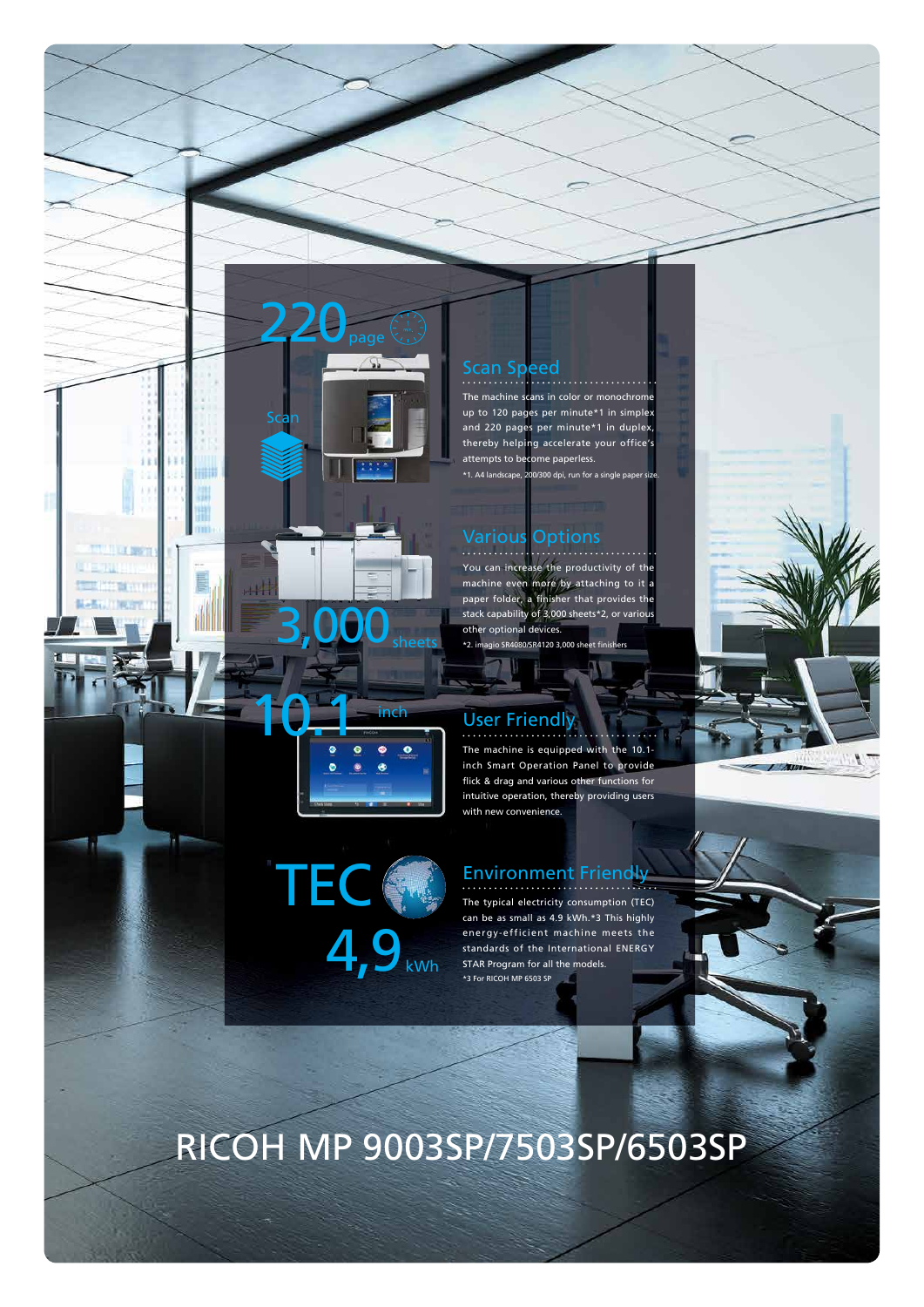## **Innovating your workplace.**

#### **Workflow made seamless.**

In fast pacing work environment, there is no compromise to slow productivity. With enhance technology, Ricoh improved these powerful A3 Mono MFP that users can rely on. Delivering professional level of output with high speeds of 65, 75 and 90ppm, extra security and consistent quality like an in-house production with all features of outsourced print facility.

#### **Smart technology.**

Each device is equipped with software capabilities that cater and customizable to business needs. With Ricoh innovative 10.1" Smart Operation Panel will change the way how user can interact with Ricoh MFPs. This user-friendly tablet-style control panel benefits and improves business work flow and operations with application capability. Just touch, swipe, pinch and get the job done.

### **Continuous quality, while controlling costs.**

These MFPs are ultra-capable, fast, and rich in functionality too. They include innovative features like finishers and a multi-folding unit which can fold documents into a variety of different styles - including tri-fold, gatefold and four-fold. Users can create letters and invoices to be ready for envelope insertion and avoid any outsourcing of complex print requirements.

### **Higher productivity.**

Built-in Human Detection Sensor allows the device to respond immediately to help business to efficiently completing tasks without delay. Improved power saving technology also helps users to lower cost and maintain continuous high quality output.

#### **Built in efficiency.**

Book Copy application is available for built-in features to help erase shadows, enabling books and loose sheet originals to be scanned with the Single Pass Document Feeder open. These are designed to minimise toner wastage, lower operating costs while meeting deadlines. Another highlight of the productivity features include large capacity trays and a faster scan speed.







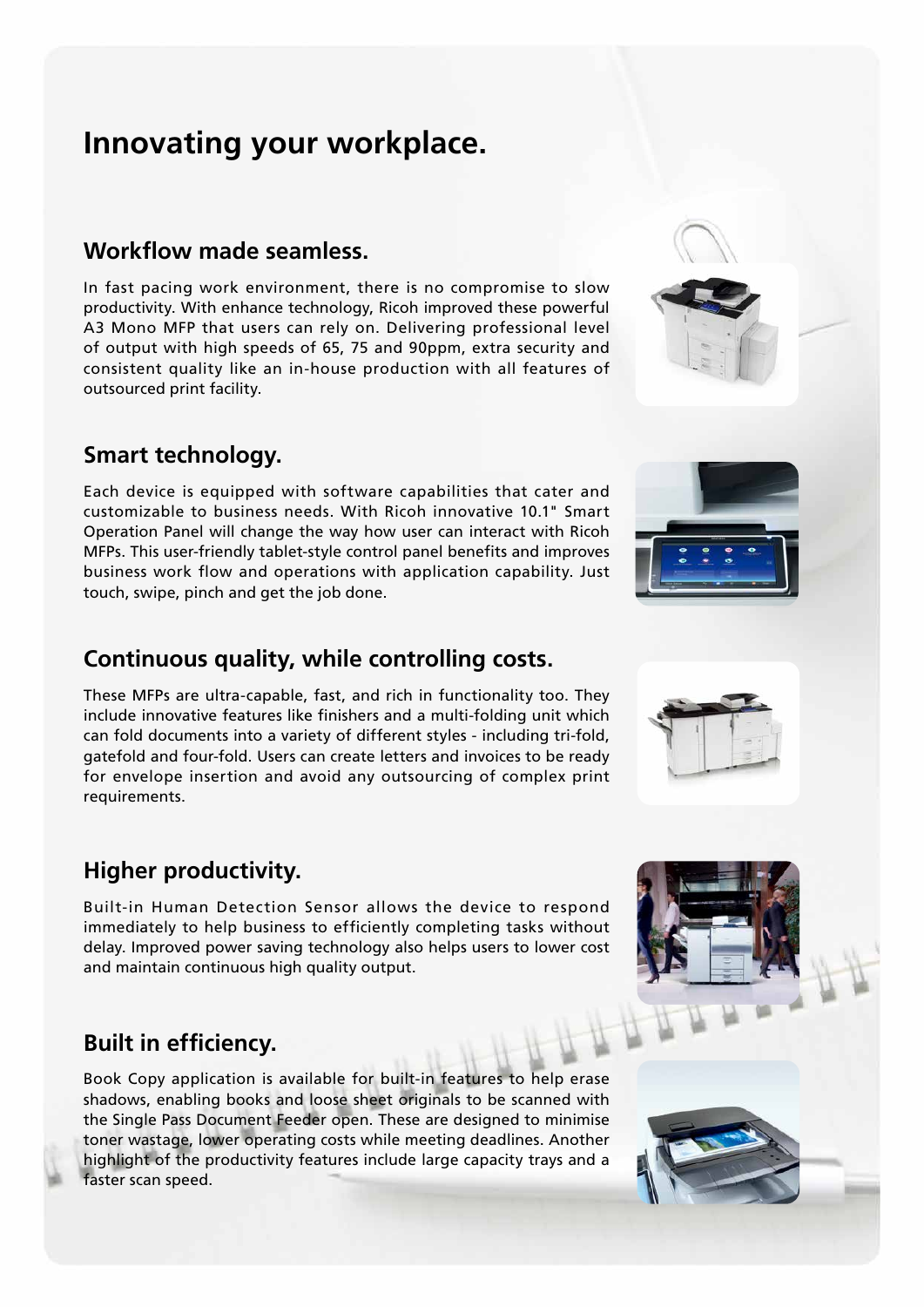## **Critical Capabilities For Business Communications**



- 1 Easy access via intuitive Smart Operation Panel.
- 2 Standard 4,300- sheet paper trays to avoid frequent refills.
- 3 2,000-sheet booklet maker with 65-page stapler.
- 4 Standard 100-sheet bypass tray for paper types up to 300 g²/m.
- 5 Multi-folding unit supporting 6 folding patters for creative printing solutions.
- 6 Cover interposer to insert pre-printed colour sheets/covers.
- **7** USB/SD card reader to print from/scan to flash memory.
- 8 4,000-sheet A4 Large Capacity Tray for high volume productivity.

**BURVEY**